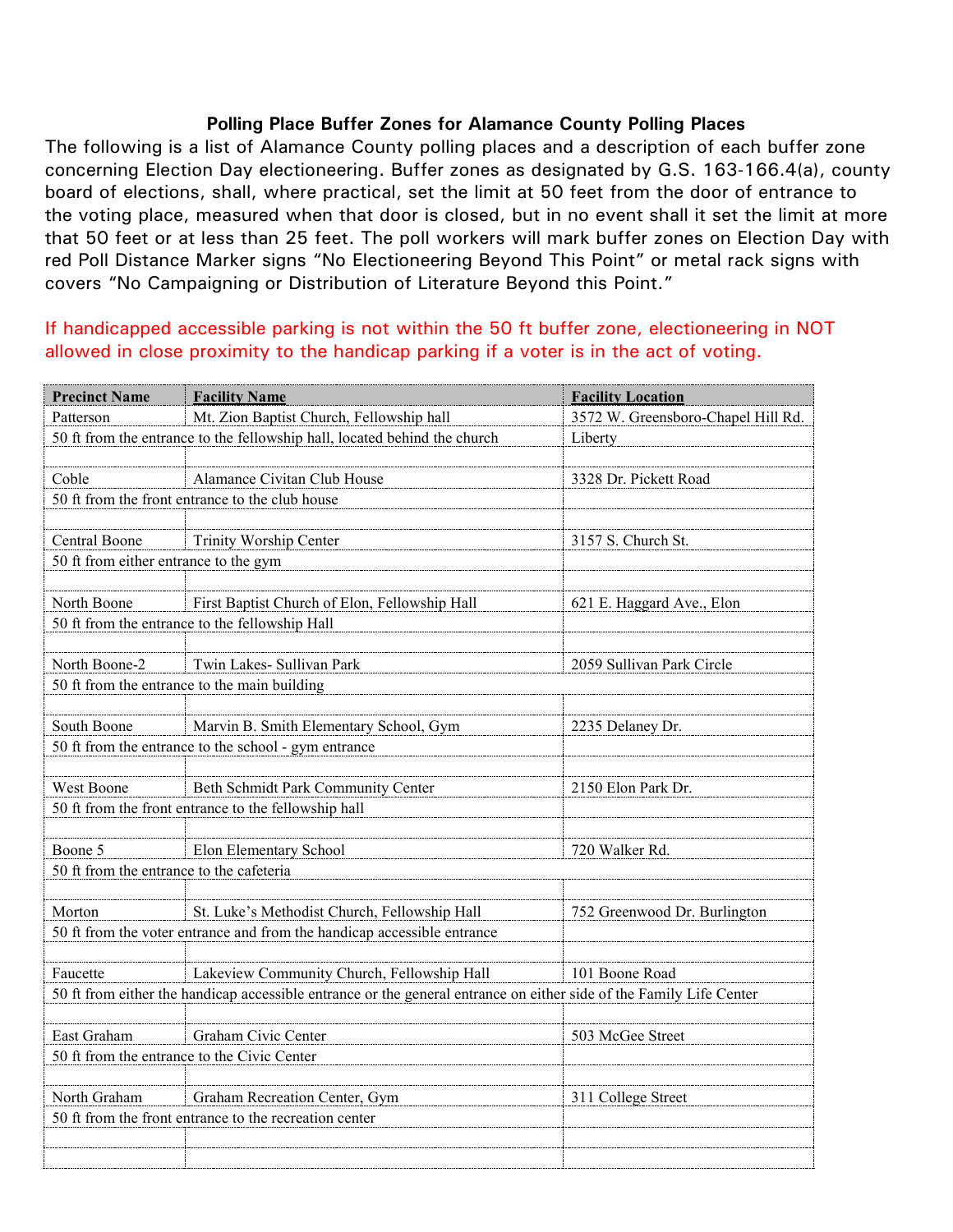| South Graham                                          | Bethany Presbyterian Church, Fellowship Hall                                   | 1500 S. Main Street               |  |  |
|-------------------------------------------------------|--------------------------------------------------------------------------------|-----------------------------------|--|--|
|                                                       | 50 ft from the back entrance to the church                                     |                                   |  |  |
|                                                       |                                                                                |                                   |  |  |
| Graham 3                                              | R. Homer Andrews Elem. School, Gym                                             | 2630 Buckingham Road              |  |  |
| 50 ft from the entrance to the gym                    |                                                                                |                                   |  |  |
|                                                       |                                                                                |                                   |  |  |
| West Graham                                           | Harvey R. Newlin School, Gym                                                   | 316 Carden Street                 |  |  |
| 50 ft from the entrance to the gym                    |                                                                                |                                   |  |  |
|                                                       |                                                                                |                                   |  |  |
| Graham 4                                              | Fellowship Baptist Church, CLC/Gym                                             | 2744 Maple Avenue                 |  |  |
|                                                       | 50 ft from the front entrance to the fellowship hall located behind the Church |                                   |  |  |
|                                                       |                                                                                |                                   |  |  |
| Albright                                              | Mt. Hermon Community Center                                                    | 3735 Bass Mountain Rd             |  |  |
|                                                       | 50 ft from the front entrance to the community center                          |                                   |  |  |
|                                                       |                                                                                |                                   |  |  |
| North Newlin                                          | Eli Whitney Recreation Center, Gym                                             | 4110 E. Greensboro-Chapel Hill Rd |  |  |
| 50 ft from the front entrance to the gym              |                                                                                |                                   |  |  |
| South Newlin                                          | Chatham Friends Meeting Church, Fellowship Hall                                | 4507 Greenhill Road               |  |  |
|                                                       | 50 ft from the entrance to the fellowship hall located behind the Church       |                                   |  |  |
|                                                       |                                                                                |                                   |  |  |
| North Thompson                                        | Swepsonville Fire Station, Meeting Room or Bay                                 | 2744 Swepsonville Road            |  |  |
|                                                       | 25 ft from the side entrance to the fire station                               |                                   |  |  |
|                                                       |                                                                                |                                   |  |  |
| South Thompson                                        | Salem United Methodist Church, Fellowship Hall                                 | 4924 Salem Church Road            |  |  |
|                                                       | 50 ft from the entrance to the fellowship hall                                 |                                   |  |  |
|                                                       |                                                                                |                                   |  |  |
| North Melville                                        | EM Yoder Elementary School                                                     | 301 N Charles St.                 |  |  |
| 50 ft from the back entrance to the gym               |                                                                                |                                   |  |  |
|                                                       |                                                                                |                                   |  |  |
| South Melville                                        | Mebane Arts & Community Center, Gym                                            | 622 Corregidor Street             |  |  |
| 50 ft from the entrance to the community center       |                                                                                |                                   |  |  |
| Melville 3                                            | Hawfields Middle School, Gym                                                   | 1951 S. NC Hwy 119, Mebane        |  |  |
|                                                       | 50 ft from the entrance to the school - gym entrance                           |                                   |  |  |
|                                                       |                                                                                |                                   |  |  |
| Melville 4                                            | Old Mebane Recreation Center                                                   | 210 W Lee St.                     |  |  |
| 50 ft from the front entrance                         |                                                                                |                                   |  |  |
|                                                       |                                                                                |                                   |  |  |
| <b>Pleasant Grove</b>                                 | Pleasant Grove Elementary School, Gym                                          | 2847 Pleasant Grove Union Sch. Rd |  |  |
|                                                       | 50 ft from the front entrance to the school                                    |                                   |  |  |
|                                                       |                                                                                |                                   |  |  |
| East Burlington                                       | Fairchild Community Center, Meeting Room                                       | 827 S. Graham-Hopedale Road       |  |  |
| 50 ft from the front entrance to the community center |                                                                                |                                   |  |  |
|                                                       |                                                                                |                                   |  |  |
| North Burlington                                      | Mayco Bigelow Center, Gym                                                      | 849 Sharpe Road                   |  |  |
| 50 ft from the front entrance to the center           |                                                                                |                                   |  |  |
|                                                       |                                                                                |                                   |  |  |